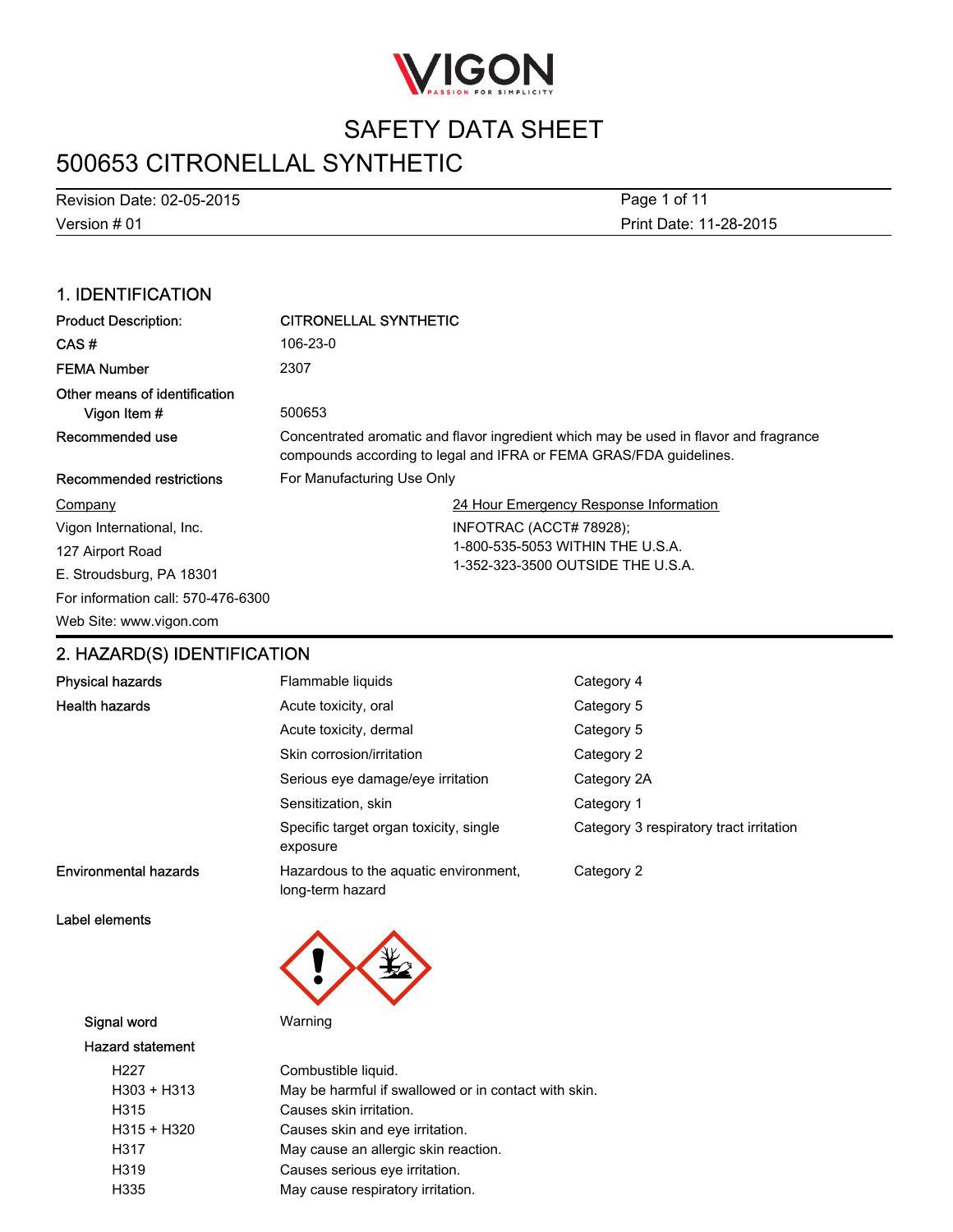

# 500653 CITRONELLAL SYNTHETIC

Version # 01 Revision Date: 02-05-2015 Print Date: 11-28-2015 Page 2 of 11

| H411                                         | Toxic to aquatic life with long lasting effects.                                                    |
|----------------------------------------------|-----------------------------------------------------------------------------------------------------|
| Precautionary statement                      |                                                                                                     |
| Prevention                                   |                                                                                                     |
| P210                                         | Keep away from heat/sparks/open flames/hot surfaces. No smoking.                                    |
| P261                                         | Avoid breathing mist or vapor.                                                                      |
| P264                                         | Wash thoroughly after handling.                                                                     |
| P271                                         | Use only outdoors or in a well-ventilated area.                                                     |
| P272                                         | Contaminated work clothing should not be allowed out of the workplace.                              |
| P273                                         | Avoid release to the environment.                                                                   |
| P280                                         | Wear protective gloves/eye protection/face protection.                                              |
| Response                                     |                                                                                                     |
| P302 + P352                                  | IF ON SKIN: Wash with plenty of water.                                                              |
| $P304 + P340$                                | IF INHALED: Remove person to fresh air and keep comfortable for breathing.                          |
| $P305 + P351 +$                              |                                                                                                     |
| P338                                         | IF IN EYES: Rinse cautiously with water for several minutes. Remove contact lenses, if present      |
|                                              | and easy to do. Continue rinsing.                                                                   |
| P312                                         | Call a POISON CENTER/doctor if you feel unwell.                                                     |
| P321                                         | Specific treatment (see this label).                                                                |
| P333 + P313                                  | If skin irritation or rash occurs: Get medical advice/attention.                                    |
| P337 + P313                                  | If eye irritation persists: Get medical advice/attention.                                           |
| P362 + P364                                  | Take off contaminated clothing and wash it before reuse.                                            |
| P370 + P378                                  | In case of fire: Use appropriate media to extinguish.                                               |
| P391                                         | Collect spillage.                                                                                   |
| <b>Storage</b>                               |                                                                                                     |
| $P403 + P233$                                | Store in a well-ventilated place. Keep container tightly closed.                                    |
| $P403 + P235$                                | Store in a well-ventilated place. Keep cool.                                                        |
| P405                                         | Store locked up.                                                                                    |
| <b>Disposal</b>                              |                                                                                                     |
| P501                                         | Dispose of contents/container in accordance with local/regional/national/international regulations. |
| Hazard(s) not otherwise<br>classified (HNOC) | After prolonged contact with highly porous materials, this product may spontaneously combust.       |
| <b>Supplemental information</b>              | None.                                                                                               |
|                                              |                                                                                                     |

### 3. COMPOSITION/INFORMATION ON INGREDIENTS

#### **Substances**

| Chemical name      | Common name and synonyms | <b>CAS</b> number | %   |
|--------------------|--------------------------|-------------------|-----|
| <b>CITRONELLAL</b> | 3,7-dimethyloct-6-enal   | 106-23-0          | 100 |
|                    | 2,3- dihydrocitral       |                   |     |
|                    | 6-Octenal, 3,7-dimethyl- |                   |     |
|                    | RHODINAL                 |                   |     |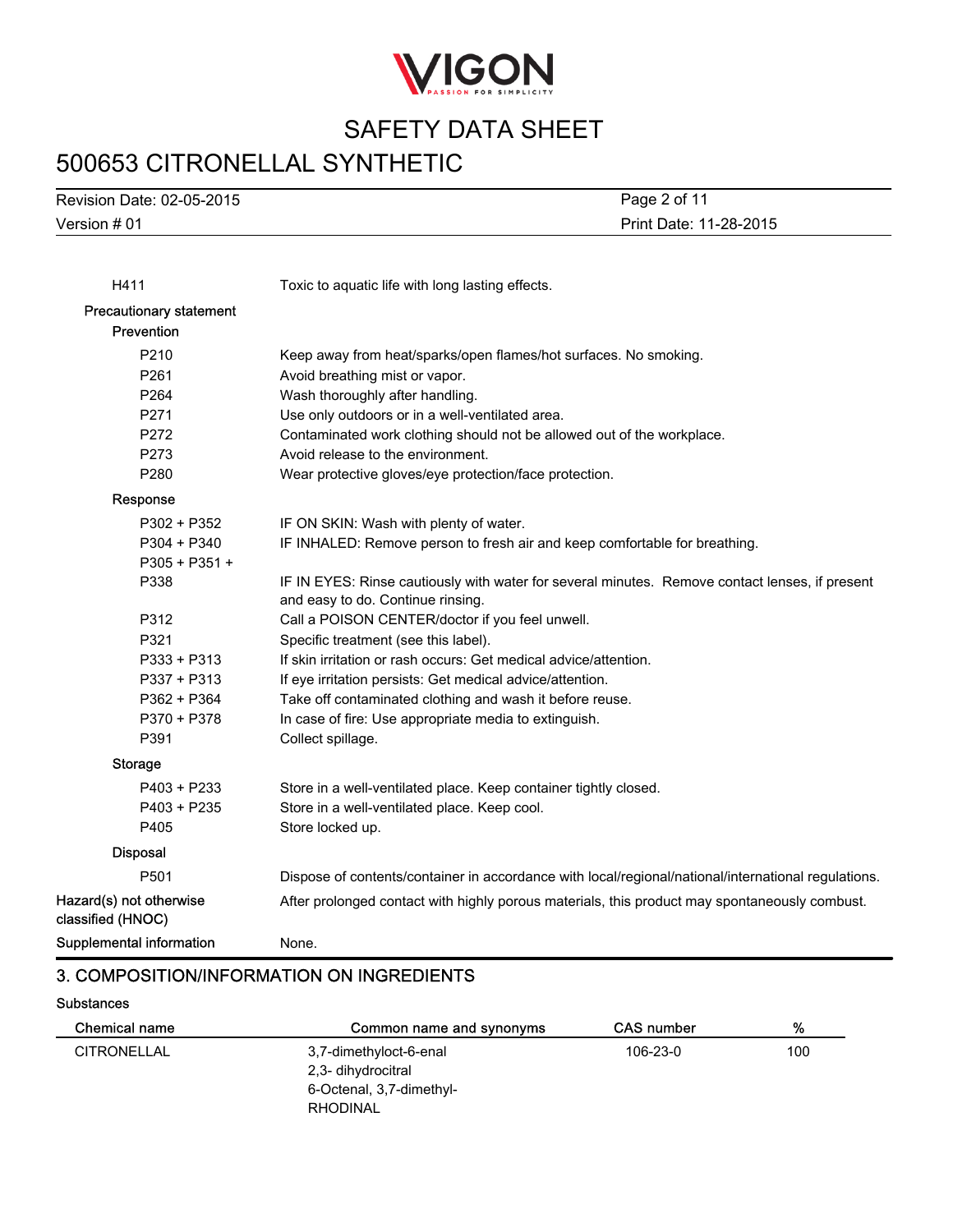

# 500653 CITRONELLAL SYNTHETIC

Version # 01 Revision Date: 02-05-2015 Print Date: 11-28-2015 Page 3 of 11

| 4. FIRST-AID MEASURES                                                        |                                                                                                                                                                                                                                                             |
|------------------------------------------------------------------------------|-------------------------------------------------------------------------------------------------------------------------------------------------------------------------------------------------------------------------------------------------------------|
| Inhalation                                                                   | If breathing is difficult, remove to fresh air and keep at rest in a position comfortable for breathing.<br>For breathing difficulties, oxygen may be necessary. Call a physician if symptoms develop or<br>persist.                                        |
| <b>Skin contact</b>                                                          | Take off immediately all contaminated clothing. Get medical attention if irritation develops and<br>persists. Wash skin thoroughly with soap and water for several minutes.                                                                                 |
| Eye contact                                                                  | Remove contact lenses, if present and easy to do. Get medical attention if irritation develops and<br>persists. Promptly wash eyes with plenty of water while lifting the eye lids.                                                                         |
| Ingestion                                                                    | Call a physician or poison control center immediately. If swallowed, rinse mouth with water (only if<br>the person is conscious). Do not induce vomiting. If vomiting occurs, the head should be kept low<br>so that stomach vomit doesn't enter the lungs. |
| Most important<br>symptoms/effects, acute and<br>delayed                     | Dermatitis. Rash. Severe eye irritation. Symptoms may include stinging, tearing, redness, swelling,<br>and blurred vision. May cause respiratory irritation. Skin irritation. May cause redness and pain.<br>May cause an allergic skin reaction.           |
| Indication of immediate medical<br>attention and special treatment<br>needed | Not available.                                                                                                                                                                                                                                              |
| <b>General information</b>                                                   | Ensure that medical personnel are aware of the material(s) involved, and take precautions to<br>protect themselves. Show this safety data sheet to the doctor in attendance.                                                                                |

### 5. FIRE-FIGHTING MEASURES

| Suitable extinguishing media<br>Unsuitable extinguishing media   | Water spray, fog, CO2, dry chemical, or alcohol resistant foam.<br>Do not use a solid water stream as it may scatter and spread fire.                                                                                                                                                                                                                                                           |
|------------------------------------------------------------------|-------------------------------------------------------------------------------------------------------------------------------------------------------------------------------------------------------------------------------------------------------------------------------------------------------------------------------------------------------------------------------------------------|
| Specific hazards arising from<br>the chemical                    | Fire may produce irritating, corrosive and/or toxic gases. Porous material such as rags, paper,<br>insulation, or organic clay may spontaneously combust when wetted with this material.                                                                                                                                                                                                        |
| Special protective equipment<br>and precautions for firefighters | Firefighters must use standard protective equipment including flame retardant coat, helmet with<br>face shield, gloves, rubber boots, and in enclosed spaces, SCBA. Structural firefighters protective<br>clothing will only provide limited protection. Wear self-contained breathing apparatus with a full<br>facepiece operated in the positive pressure demand mode when fighting fires.    |
| Fire fighting<br>equipment/instructions                          | In case of fire and/or explosion do not breathe fumes. Use standard firefighting procedures and<br>consider the hazards of other involved materials. Move containers from fire area if you can do so<br>without risk. Water runoff can cause environmental damage. Ventilate closed spaces before<br>entering them. Keep run-off water out of sewers and water sources. Dike for water control. |
| Specific methods                                                 | Use water spray to cool unopened containers.                                                                                                                                                                                                                                                                                                                                                    |
| General fire hazards                                             | Static charges generated by emptying package in or near flammable vapor may cause flash fire.                                                                                                                                                                                                                                                                                                   |

### 6. ACCIDENTAL RELEASE MEASURES

| Personal precautions, protective | Keep unnecessary personnel away. Do not touch damaged containers or spilled material unless      |
|----------------------------------|--------------------------------------------------------------------------------------------------|
| equipment and emergency          | wearing appropriate protective clothing. Ventilate closed spaces before entering them. Eliminate |
| procedures                       | all sources of ignition. Avoid contact with skin or inhalation of spillage, dust or vapor.       |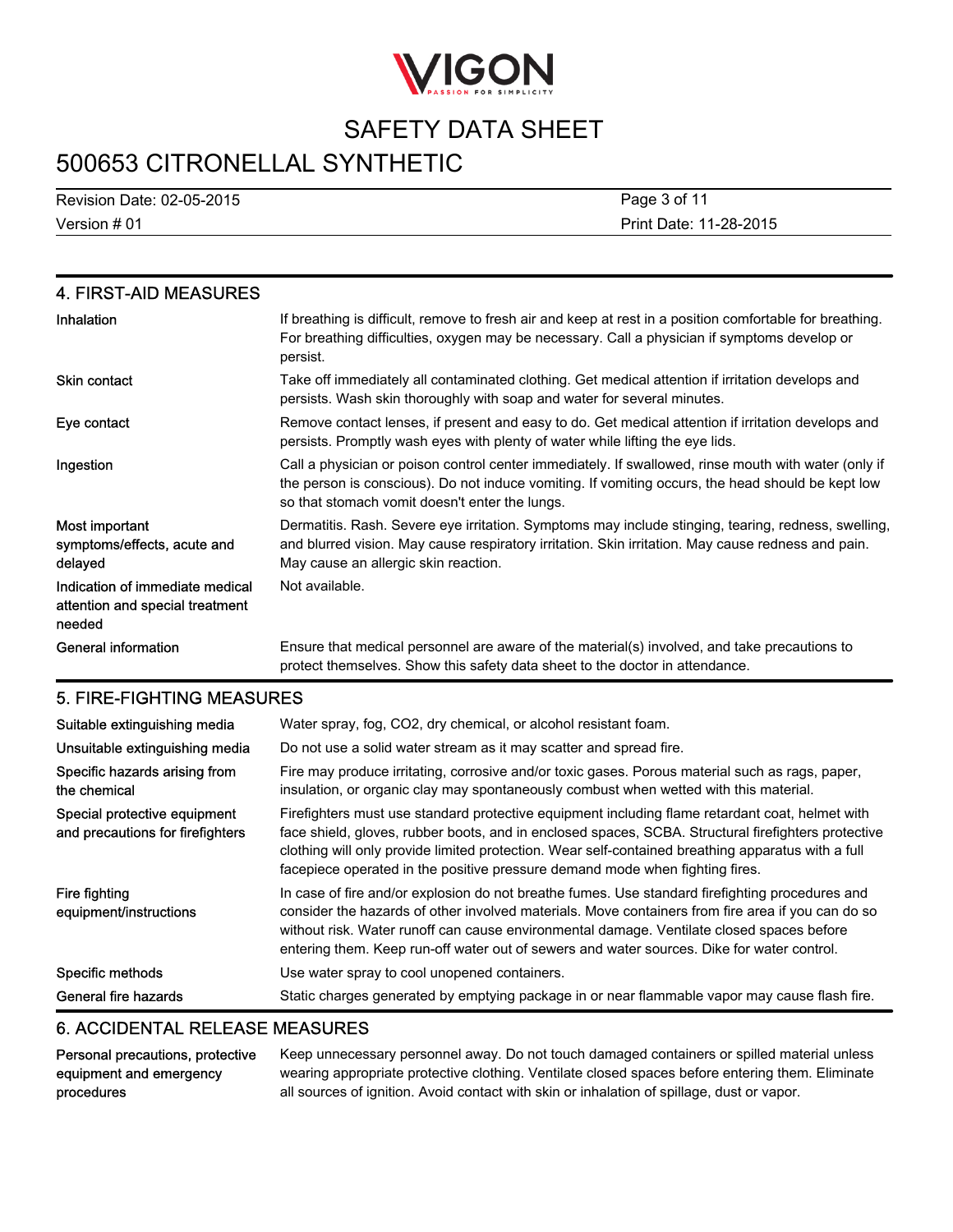

## 500653 CITRONELLAL SYNTHETIC

| <b>Revision Date: 02-05-2015</b> | Page 4 of 11           |
|----------------------------------|------------------------|
| Version # 01                     | Print Date: 11-28-2015 |

| Methods and materials for<br>containment and cleaning up | Eliminate all ignition sources (no smoking, flares, sparks or flames in immediate area). Stop the<br>flow of material, if this is without risk. Dike the spilled material, where this is possible. Absorb with<br>inert absorbent such as dry clay, sand or diatomaceous earth, commercial sorbents, or recover<br>using pumps.                                                                                                                                                          |
|----------------------------------------------------------|------------------------------------------------------------------------------------------------------------------------------------------------------------------------------------------------------------------------------------------------------------------------------------------------------------------------------------------------------------------------------------------------------------------------------------------------------------------------------------------|
|                                                          | The product is immiscible with water and will spread on the water surface.                                                                                                                                                                                                                                                                                                                                                                                                               |
|                                                          | Large Spills: Stop the flow of material, if this is without risk. Dike the spilled material, where this is<br>possible. Cover with plastic sheet to prevent spreading. Prevent product from entering drains. Do<br>not allow material to contaminate ground water system. Absorb in vermiculite, dry sand or earth<br>and place into containers. Use a non-combustible material like vermiculite, sand or earth to soak<br>up the product and place into a container for later disposal. |
|                                                          | Small Spills: Wipe up with absorbent material (e.g. cloth, fleece). Clean surface thoroughly to<br>remove residual contamination.                                                                                                                                                                                                                                                                                                                                                        |
|                                                          | Never return spills in original containers for re-use. This material and its container must be<br>disposed of as hazardous waste. Collect and dispose of spillage as indicated in section 13 of the<br>SDS.                                                                                                                                                                                                                                                                              |
| <b>Environmental precautions</b>                         | Prevent further leakage or spillage if safe to do so. Do not contaminate water. Retain and dispose<br>of contaminated wash water. Avoid release to the environment. Contact local authorities in case of<br>spillage to drain/aquatic environment.                                                                                                                                                                                                                                       |
| 7. HANDLING AND STORAGE                                  |                                                                                                                                                                                                                                                                                                                                                                                                                                                                                          |

#### Precautions for safe handling Do not handle or store near an open flame, heat or other sources of ignition. Porous material such as rags, paper, insulation, or organic clay may spontaneously combust when wetted with this material. May auto-oxidize with sufficient heat generation to ignite if spread (as a thin film) or absorbed on porous or fibrous material. Take precautionary measures against static discharges. All equipment used when handling the product must be grounded. Contaminated rags and cloths must be put in fireproof containers for disposal. Avoid breathing vapor. Avoid contact with eyes, skin, and clothing. Avoid prolonged exposure. Wash thoroughly after handling. Conditions for safe storage, including any incompatibilities Do not store in direct sunlight. Keep container closed. Handle containers with care. Open slowly in order to control possible pressure release. Store in a cool, well-ventilated area. Keep under a nitrogen blanket.

### 8. EXPOSURE CONTROLS/PERSONAL PROTECTION

| Occupational exposure limits              | No exposure limits noted for ingredient(s).                                                                                                              |
|-------------------------------------------|----------------------------------------------------------------------------------------------------------------------------------------------------------|
| <b>Biological limit values</b>            | No biological exposure limits noted for the ingredient(s).                                                                                               |
| Appropriate engineering controls          | Use explosion-proof ventilation equipment to stay below exposure limits.                                                                                 |
| Eye/face protection                       | Individual protection measures, such as personal protective equipment<br>Wear safety glasses with side shields (or goggles). Face shield is recommended. |
| <b>Skin protection</b><br>Hand protection | Chemical resistant gloves.                                                                                                                               |
| Other                                     | Use of an impervious apron is recommended.                                                                                                               |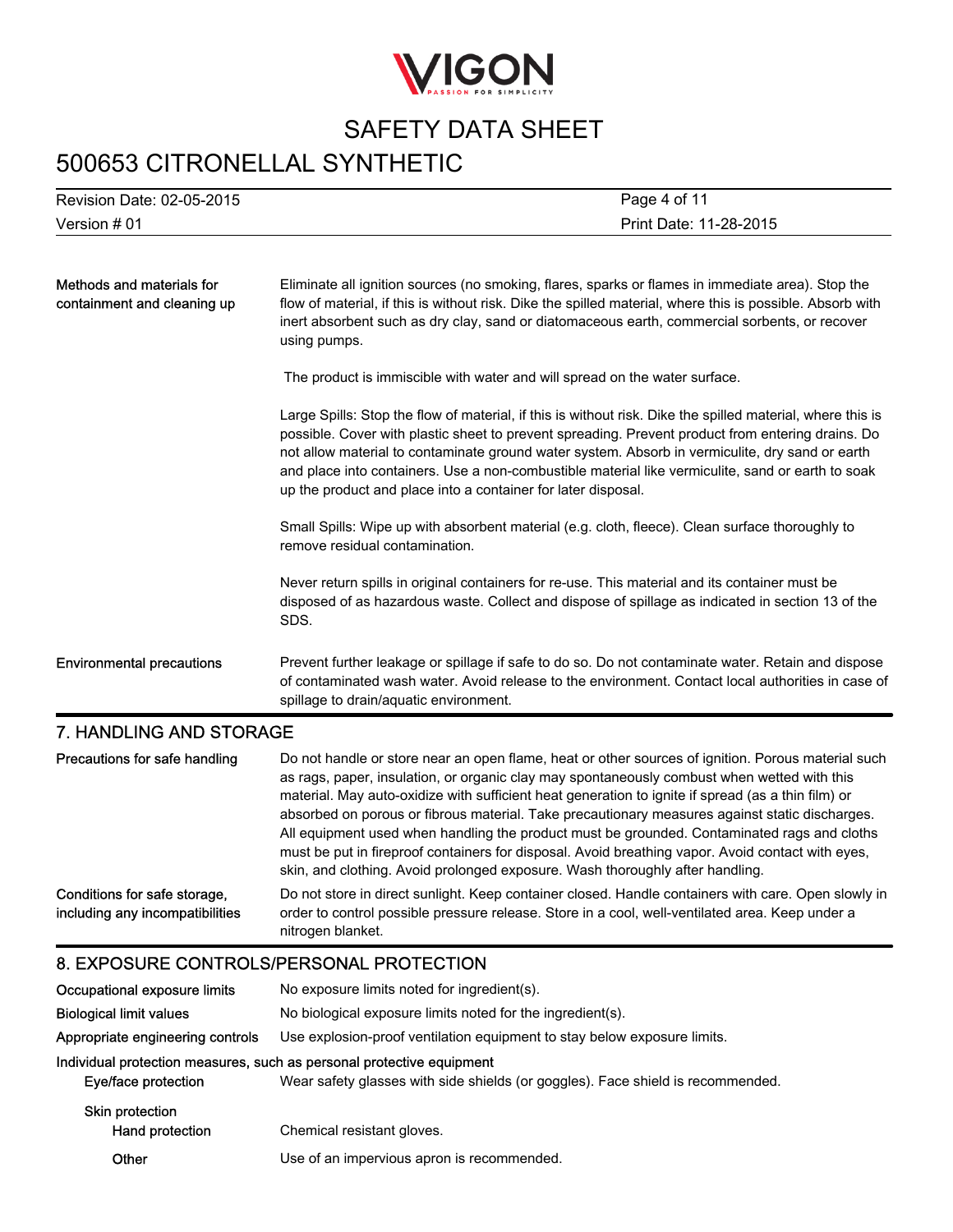

# 500653 CITRONELLAL SYNTHETIC

| Revision Date: 02-05-2015      | Page 5 of 11                                                                                                                                                                                                                                                                                                                                                  |  |
|--------------------------------|---------------------------------------------------------------------------------------------------------------------------------------------------------------------------------------------------------------------------------------------------------------------------------------------------------------------------------------------------------------|--|
| Version # 01                   | Print Date: 11-28-2015                                                                                                                                                                                                                                                                                                                                        |  |
|                                |                                                                                                                                                                                                                                                                                                                                                               |  |
| Respiratory protection         | Respiratory protection not required. If ventilation is insufficient, suitable respiratory protection must<br>be provided.                                                                                                                                                                                                                                     |  |
| Thermal hazards                | Wear appropriate thermal protective clothing, when necessary.                                                                                                                                                                                                                                                                                                 |  |
| General hygiene considerations | When using do not smoke. Keep away from food and drink. Always observe good personal<br>hygiene measures, such as washing after handling the material and before eating, drinking, and/or<br>smoking. Routinely wash work clothing and protective equipment to remove contaminants.<br>Contaminated work clothing should not be allowed out of the workplace. |  |

### 9. PHYSICAL AND CHEMICAL PROPERTIES

| Appearance                                        | Refer to Spec Sheet           |
|---------------------------------------------------|-------------------------------|
| <b>Physical state</b>                             | Liquid.                       |
| Form                                              | Liquid.                       |
| Color                                             | Refer to Spec Sheet           |
| Odor                                              | Characteristic.               |
| Odor threshold                                    | Not available.                |
| pH                                                | Not available.                |
| Melting point/freezing point                      | Not available.                |
| Initial boiling point and boiling<br>range        | 116.6 °F (47 °C) 0.133322 kPa |
|                                                   | 402.8 °F (206 °C)             |
| Flash point                                       | 165.0 °F (73.9 °C) Closed Cup |
| <b>Evaporation rate</b>                           | Not available.                |
| Flammability (solid, gas)                         | Not available.                |
| Upper/lower flammability or explosive limits      |                               |
| Flammability limit - lower<br>(%)                 | Not available.                |
| <b>Flammability limit - upper</b><br>(%)          | Not available.                |
| Explosive limit - lower (%)                       | Not available.                |
| Explosive limit - upper (%)                       | Not available.                |
| Vapor pressure                                    | 0.23 mm Hg at 25 $^{\circ}$ C |
| Vapor density                                     | 5.4                           |
| <b>Relative density</b>                           | Not available.                |
| Solubility(ies)                                   |                               |
| Solubility (water)                                | Insoluble                     |
| <b>Partition coefficient</b><br>(n-octanol/water) | Not available.                |
| Auto-ignition temperature                         | Not available.                |
| Decomposition temperature                         | Not available.                |
| <b>Viscosity</b>                                  | Not available.                |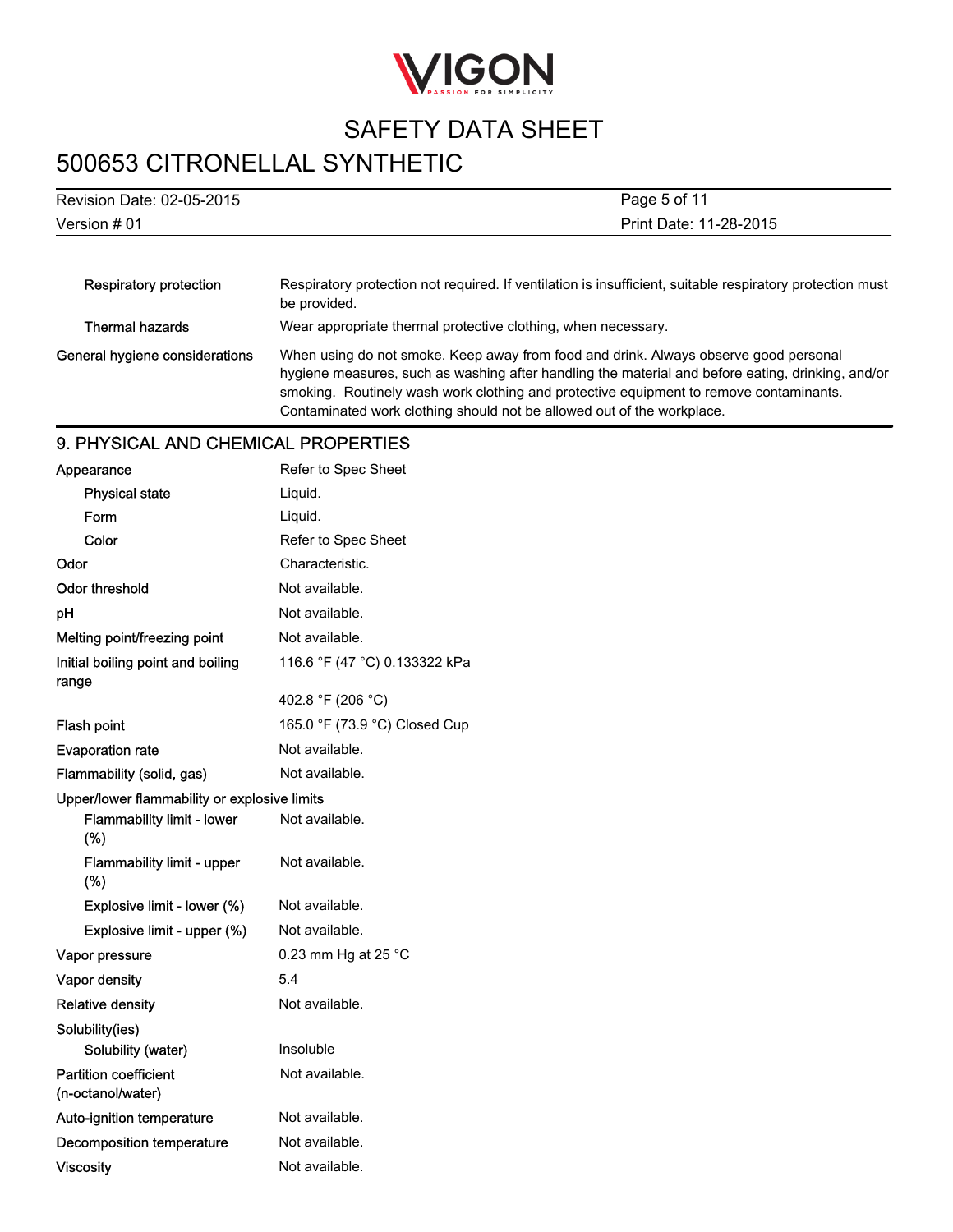

# 500653 CITRONELLAL SYNTHETIC

Version # 01 Revision Date: 02-05-2015 Print Date: 11-28-2015 Page 6 of 11

| Other information         |                                     |  |
|---------------------------|-------------------------------------|--|
| Density                   | 0.86 g/cm3 estimated                |  |
| <b>Flammability class</b> | Combustible IIIA estimated          |  |
| Molecular formula         | C <sub>10</sub> -H <sub>18</sub> -O |  |
| Molecular weight          | 154.24 g/mol                        |  |
| Specific gravity          | $0.85$ at 25 °C                     |  |

### 10. STABILITY AND REACTIVITY

| Reactivity                            | The product is stable and non-reactive under normal conditions of use, storage and transport.                                 |
|---------------------------------------|-------------------------------------------------------------------------------------------------------------------------------|
| <b>Chemical stability</b>             | Material is stable under normal conditions.                                                                                   |
| Possibility of hazardous<br>reactions | No dangerous reaction known under conditions of normal use.                                                                   |
| Conditions to avoid                   | Porous material such as rags, paper, insulation, or organic clay may spontaneously combust when<br>wetted with this material. |
| Incompatible materials                | Strong oxidizing agents.                                                                                                      |
| Hazardous decomposition<br>products   | No hazardous decomposition products if stored and handled as indicated.                                                       |

### 11. TOXICOLOGICAL INFORMATION

### Information on likely routes of exposure

| information on likely routes of exposure                                           |                                                                                                                                                                                                                                                                             |                                                                                                                                                                                                                                                   |  |  |
|------------------------------------------------------------------------------------|-----------------------------------------------------------------------------------------------------------------------------------------------------------------------------------------------------------------------------------------------------------------------------|---------------------------------------------------------------------------------------------------------------------------------------------------------------------------------------------------------------------------------------------------|--|--|
| Inhalation                                                                         |                                                                                                                                                                                                                                                                             | May cause irritation to the respiratory system.                                                                                                                                                                                                   |  |  |
| Skin contact                                                                       |                                                                                                                                                                                                                                                                             | May be harmful in contact with skin. Causes skin irritation. May cause an allergic skin reaction.                                                                                                                                                 |  |  |
| Eye contact                                                                        |                                                                                                                                                                                                                                                                             | Causes serious eye irritation. Causes mild eye irritation.                                                                                                                                                                                        |  |  |
| Ingestion                                                                          | May be harmful if swallowed.                                                                                                                                                                                                                                                |                                                                                                                                                                                                                                                   |  |  |
| Symptoms related to the<br>physical, chemical and<br>toxicological characteristics |                                                                                                                                                                                                                                                                             | Dermatitis. Rash. Severe eye irritation. Symptoms may include stinging, tearing, redness,<br>swelling, and blurred vision. Skin irritation. May cause redness and pain. May cause an allergic<br>skin reaction. May cause respiratory irritation. |  |  |
| Information on toxicological effects                                               |                                                                                                                                                                                                                                                                             |                                                                                                                                                                                                                                                   |  |  |
| Acute toxicity                                                                     | In high concentrations, vapors are anesthetic and may cause headache, fatigue, dizziness and<br>central nervous system effects. May be harmful if swallowed. May be harmful in contact with skin.<br>May cause an allergic skin reaction. May cause respiratory irritation. |                                                                                                                                                                                                                                                   |  |  |
| Product                                                                            | <b>Species</b>                                                                                                                                                                                                                                                              | <b>Test Results</b>                                                                                                                                                                                                                               |  |  |
| CITRONELLAL (CAS 106-23-0)                                                         |                                                                                                                                                                                                                                                                             |                                                                                                                                                                                                                                                   |  |  |
| Acute                                                                              |                                                                                                                                                                                                                                                                             |                                                                                                                                                                                                                                                   |  |  |
| Dermal                                                                             |                                                                                                                                                                                                                                                                             |                                                                                                                                                                                                                                                   |  |  |
| LD50                                                                               | Rabbit                                                                                                                                                                                                                                                                      | > 2500 mg/kg                                                                                                                                                                                                                                      |  |  |
| Oral                                                                               |                                                                                                                                                                                                                                                                             |                                                                                                                                                                                                                                                   |  |  |
| LD50                                                                               | Rat                                                                                                                                                                                                                                                                         | 2420 mg/kg                                                                                                                                                                                                                                        |  |  |

\* Estimates for product may be based on additional component data not shown.

Skin corrosion/irritation Causes skin irritation.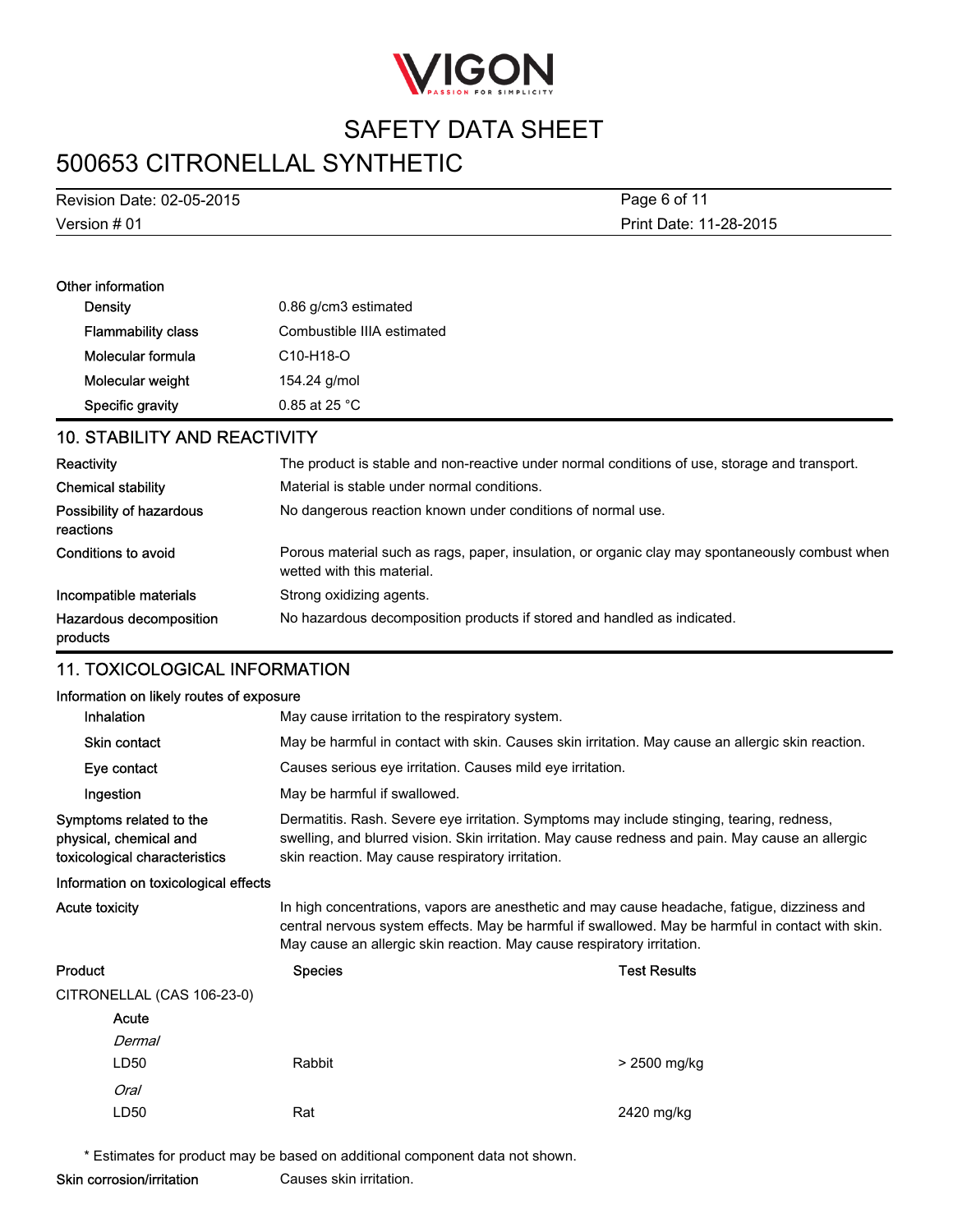

# 500653 CITRONELLAL SYNTHETIC

| Revision Date: 02-05-2015                             | Page 7 of 11                                                                                                        |
|-------------------------------------------------------|---------------------------------------------------------------------------------------------------------------------|
| Version # 01                                          | Print Date: 11-28-2015                                                                                              |
|                                                       |                                                                                                                     |
| Serious eye damage/eye<br>irritation                  | Causes serious eye irritation.                                                                                      |
| Respiratory or skin sensitization                     |                                                                                                                     |
| Respiratory sensitization                             | Not available.                                                                                                      |
| Skin sensitization                                    | May cause an allergic skin reaction.                                                                                |
| Germ cell mutagenicity                                | No data available to indicate product or any components present at greater than 0.1% are<br>mutagenic or genotoxic. |
| Carcinogenicity                                       |                                                                                                                     |
|                                                       | OSHA Specifically Regulated Substances (29 CFR 1910.1001-1050)                                                      |
| Not listed.                                           |                                                                                                                     |
| Reproductive toxicity                                 | This product is not expected to cause reproductive or developmental effects.                                        |
| Specific target organ toxicity -<br>single exposure   | May cause respiratory irritation.                                                                                   |
| Specific target organ toxicity -<br>repeated exposure | Not classified.                                                                                                     |
| Aspiration hazard                                     | Not available.                                                                                                      |
| <b>12. ECOLOGICAL INFORMATION</b>                     |                                                                                                                     |
|                                                       |                                                                                                                     |

| Ecotoxicity                   | Toxic to aquatic life with long lasting effects. Accumulation in aquatic organisms is expected.                                                                                            |
|-------------------------------|--------------------------------------------------------------------------------------------------------------------------------------------------------------------------------------------|
| Persistence and degradability | No data is available on the degradability of this product.                                                                                                                                 |
| Bioaccumulative potential     | No data available.                                                                                                                                                                         |
| Mobility in soil              | No data available.                                                                                                                                                                         |
| Other adverse effects         | No other adverse environmental effects (e.g. ozone depletion, photochemical ozone creation<br>potential, endocrine disruption, global warming potential) are expected from this component. |

### 13. DISPOSAL CONSIDERATIONS

| Disposal instructions                    | Do not discharge into drains, water courses or onto the ground. Do not allow this material to drain<br>into sewers/water supplies. Do not contaminate ponds, waterways or ditches with chemical or<br>used container. Dispose of contents/container in accordance with<br>local/regional/national/international regulations. |
|------------------------------------------|------------------------------------------------------------------------------------------------------------------------------------------------------------------------------------------------------------------------------------------------------------------------------------------------------------------------------|
| Local disposal regulations               | Dispose in accordance with all applicable regulations.                                                                                                                                                                                                                                                                       |
| Hazardous waste code                     | Not established.                                                                                                                                                                                                                                                                                                             |
| Waste from residues / unused<br>products | Empty containers or liners may retain some product residues. This material and its container must<br>be disposed of in a safe manner (see: Disposal instructions).                                                                                                                                                           |
| Contaminated packaging                   | Empty containers should be taken to an approved waste handling site for recycling or disposal.<br>Since emptied containers may retain product residue, follow label warnings even after container is<br>emptied.                                                                                                             |

#### 14. TRANSPORT INFORMATION

### ADN

UN number 3082 UN proper shipping name ENVIRONMENTALLY HAZARDOUS SUBSTANCE, LIQUID, N.O.S. (CITRONELLAL) Transport hazard class(es) 9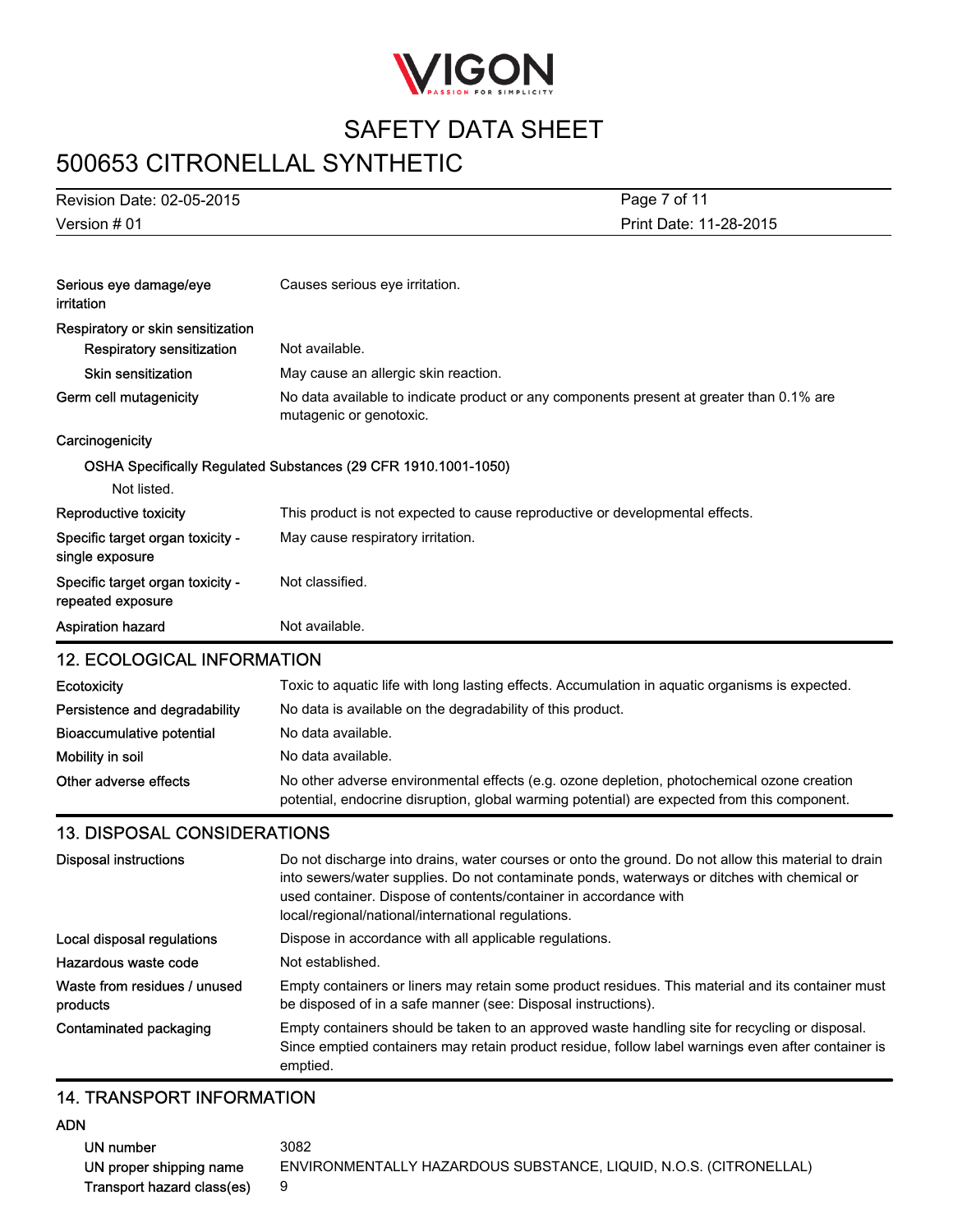

# 500653 CITRONELLAL SYNTHETIC

Version # 01 Revision Date: 02-05-2015

Print Date: 11-28-2015 Page 8 of 11

| Subsidiary class(es)              | $\overline{\phantom{0}}$                                          |
|-----------------------------------|-------------------------------------------------------------------|
| Packing group                     | III                                                               |
| <b>Environmental hazards</b>      | Yes                                                               |
| Labels required                   | 9                                                                 |
| <b>ADR</b>                        |                                                                   |
| <b>UN number</b>                  | 3082                                                              |
| UN proper shipping name           | ENVIRONMENTALLY HAZARDOUS SUBSTANCE, LIQUID, N.O.S. (CITRONELLAL) |
| Transport hazard class(es)        | 9                                                                 |
| Subsidiary class(es)              | ۳                                                                 |
| Packing group                     | III                                                               |
| <b>Environmental hazards</b>      | Yes                                                               |
| Labels required                   | 9                                                                 |
| <b>RID</b>                        |                                                                   |
| UN number                         | 3082                                                              |
| UN proper shipping name           | ENVIRONMENTALLY HAZARDOUS SUBSTANCE, LIQUID, N.O.S. (CITRONELLAL) |
| Transport hazard class(es)        | 9                                                                 |
| Subsidiary class(es)              | $\overline{\phantom{0}}$                                          |
| Packing group                     | III                                                               |
| <b>Environmental hazards</b>      | Yes                                                               |
| Labels required                   | 9                                                                 |
| DOT                               |                                                                   |
| <b>BULK</b>                       |                                                                   |
| UN number                         | NA1993                                                            |
| Proper shipping name              | COMBUSTIBLE LIQUID, N.O.S. (CITRONELLAL)                          |
| <b>Hazard class</b>               | Combustible liq                                                   |
| Packing group                     | $\mathsf{III}$                                                    |
| <b>Environmental hazards</b>      |                                                                   |
| Marine pollutant                  | Yes                                                               |
| Packaging exceptions              | 150                                                               |
| Packaging bulk                    | 241                                                               |
| Labels required                   | None                                                              |
| <b>DOT</b>                        |                                                                   |
| <b>NON-BULK</b>                   |                                                                   |
| Not regulated as dangerous goods. |                                                                   |
| <b>IATA</b>                       |                                                                   |
| Not regulated as dangerous goods. |                                                                   |
|                                   |                                                                   |
| <b>IMDG</b>                       |                                                                   |
| <b>UN number</b>                  | 3082                                                              |
| UN proper shipping name           | ENVIRONMENTALLY HAZARDOUS SUBSTANCE, LIQUID, N.O.S. (CITRONELLAL) |
| Transport hazard class(es)        | 9                                                                 |
| Subsidiary class(es)              | $\overline{\phantom{0}}$                                          |
| Packing group                     | $\mathbf{III}$                                                    |
| <b>Environmental hazards</b>      |                                                                   |

Marine pollutant Yes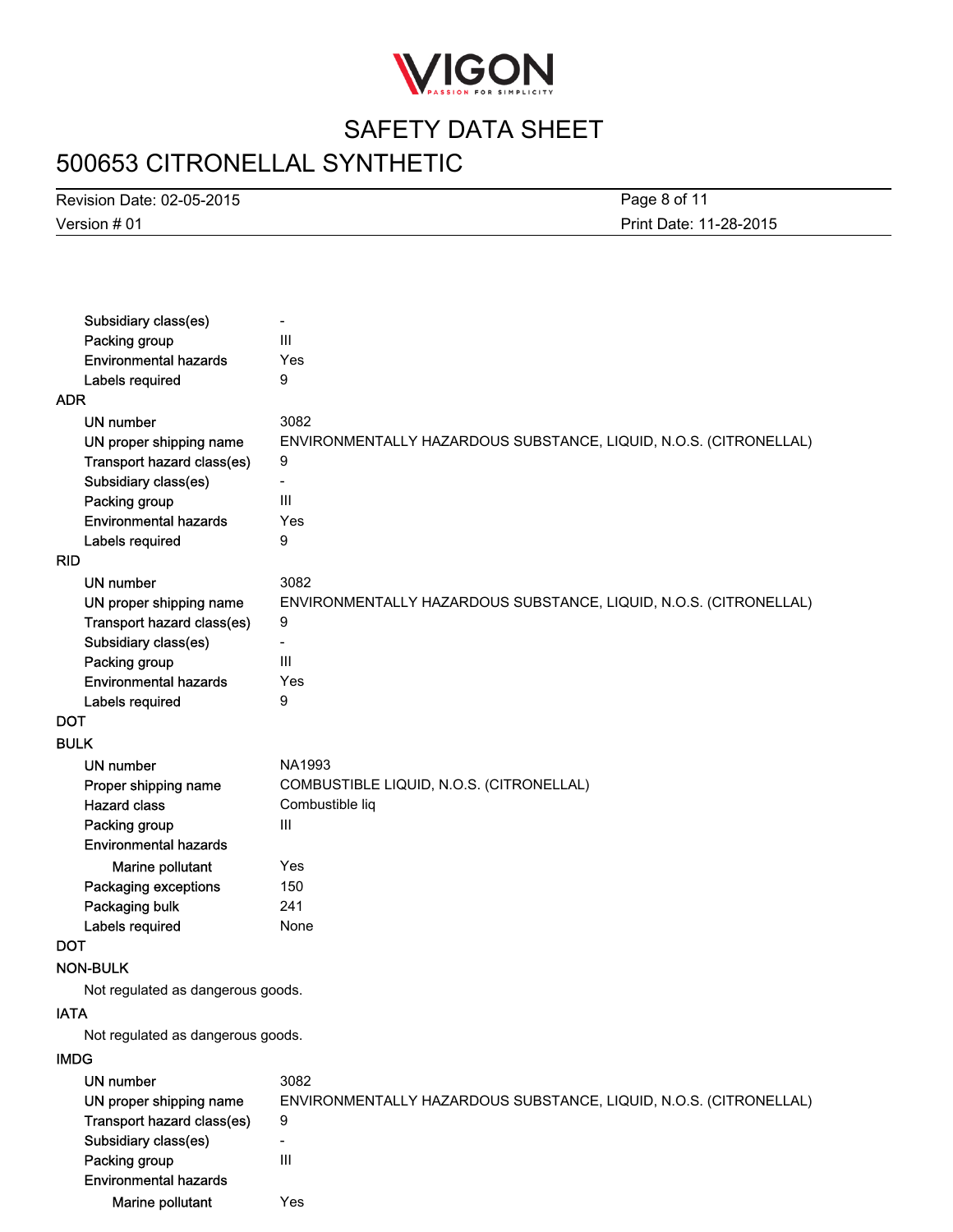

# 500653 CITRONELLAL SYNTHETIC

Version # 01 Revision Date: 02-05-2015 Print Date: 11-28-2015 Page 9 of 11



### 15. REGULATORY INFORMATION

US federal regulations This product is a "Hazardous Chemical" as defined by the OSHA Hazard Communication Standard, 29 CFR 1910.1200.

### CERCLA Hazardous Substance List (40 CFR 302.4)

Not listed.

US. OSHA Specifically Regulated Substances (29 CFR 1910.1001-1050)

Not listed.

#### SARA 304 Emergency release notification

Not regulated.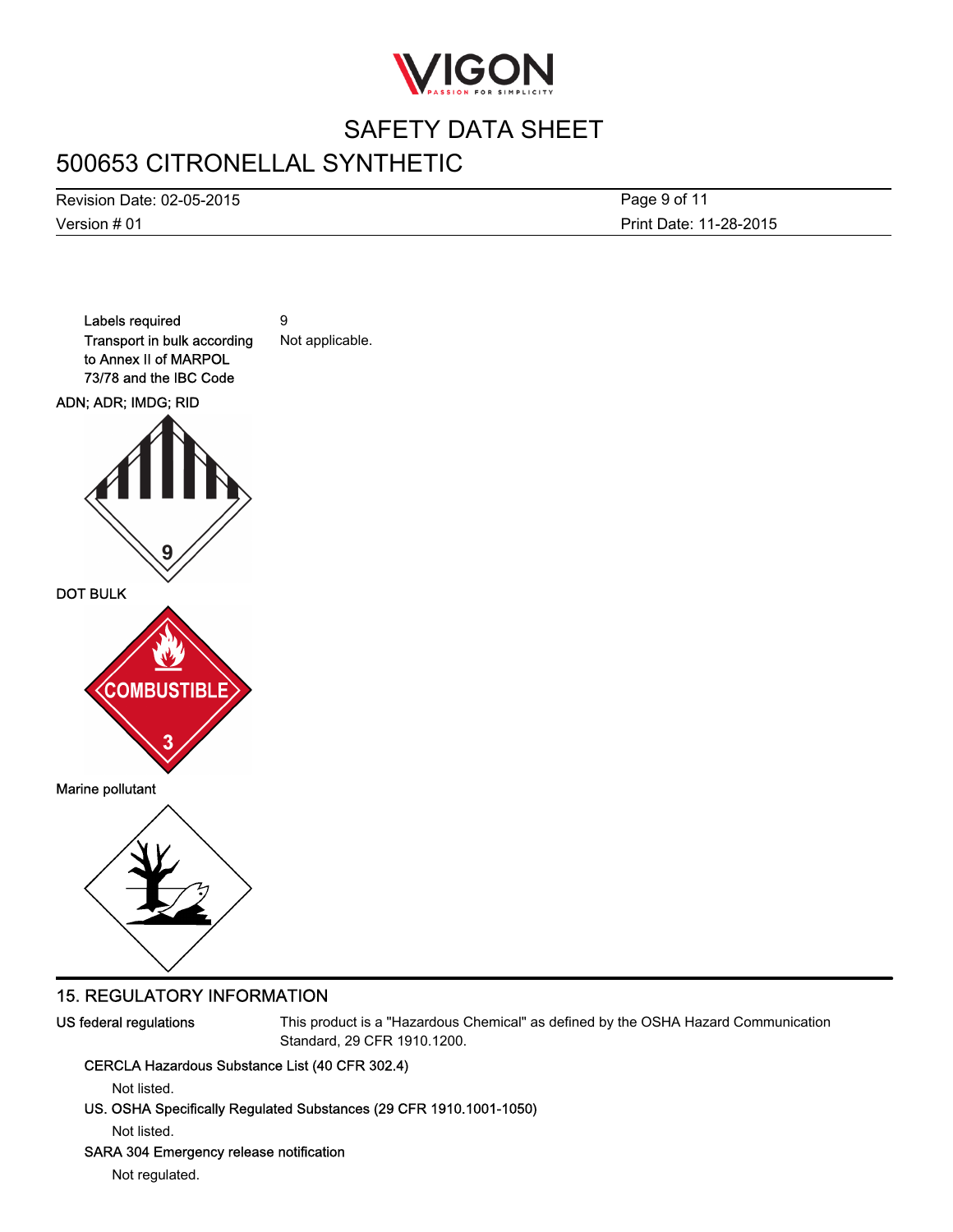

## 500653 CITRONELLAL SYNTHETIC

Version # 01 Revision Date: 02-05-2015 Page 10 of 11

OSHA Specifically Regulated Substances (29 CFR 1910.1001-1050) Not listed. TSCA Section 12(b) Export Notification (40 CFR 707, Subpt. D) Not regulated. Superfund Amendments and Reauthorization Act of 1986 (SARA) Hazard categories Immediate Hazard - Yes Delayed Hazard - No Fire Hazard - Yes Pressure Hazard - No Reactivity Hazard - No SARA 302 Extremely hazardous substance Not listed. SARA 311/312 Hazardous chemical Yes SARA 313 (TRI reporting) Not regulated. Other federal regulations Clean Air Act (CAA) Section 112 Hazardous Air Pollutants (HAPs) List Not regulated. Clean Air Act (CAA) Section 112(r) Accidental Release Prevention (40 CFR 68.130) Not regulated. Safe Drinking Water Act (SDWA) Not regulated. US state regulations US. Massachusetts RTK - Substance List Not regulated. US. New Jersey Worker and Community Right-to-Know Act Not listed. US. Pennsylvania Worker and Community Right-to-Know Law Not listed. US. Rhode Island RTK Not regulated. US. California Proposition 65 US - California Proposition 65 - Carcinogens & Reproductive Toxicity (CRT): Listed substance Not listed. International Inventories Country(s) or region Inventory name **Inventory name** Country(yes/no)<sup>\*</sup> Australia Australian Inventory of Chemical Substances (AICS) Yes Canada Domestic Substances List (DSL) Yes Canada Non-Domestic Substances List (NDSL) No China **Inventory of Existing Chemical Substances in China (IECSC)** Yes

Print Date: 11-28-2015